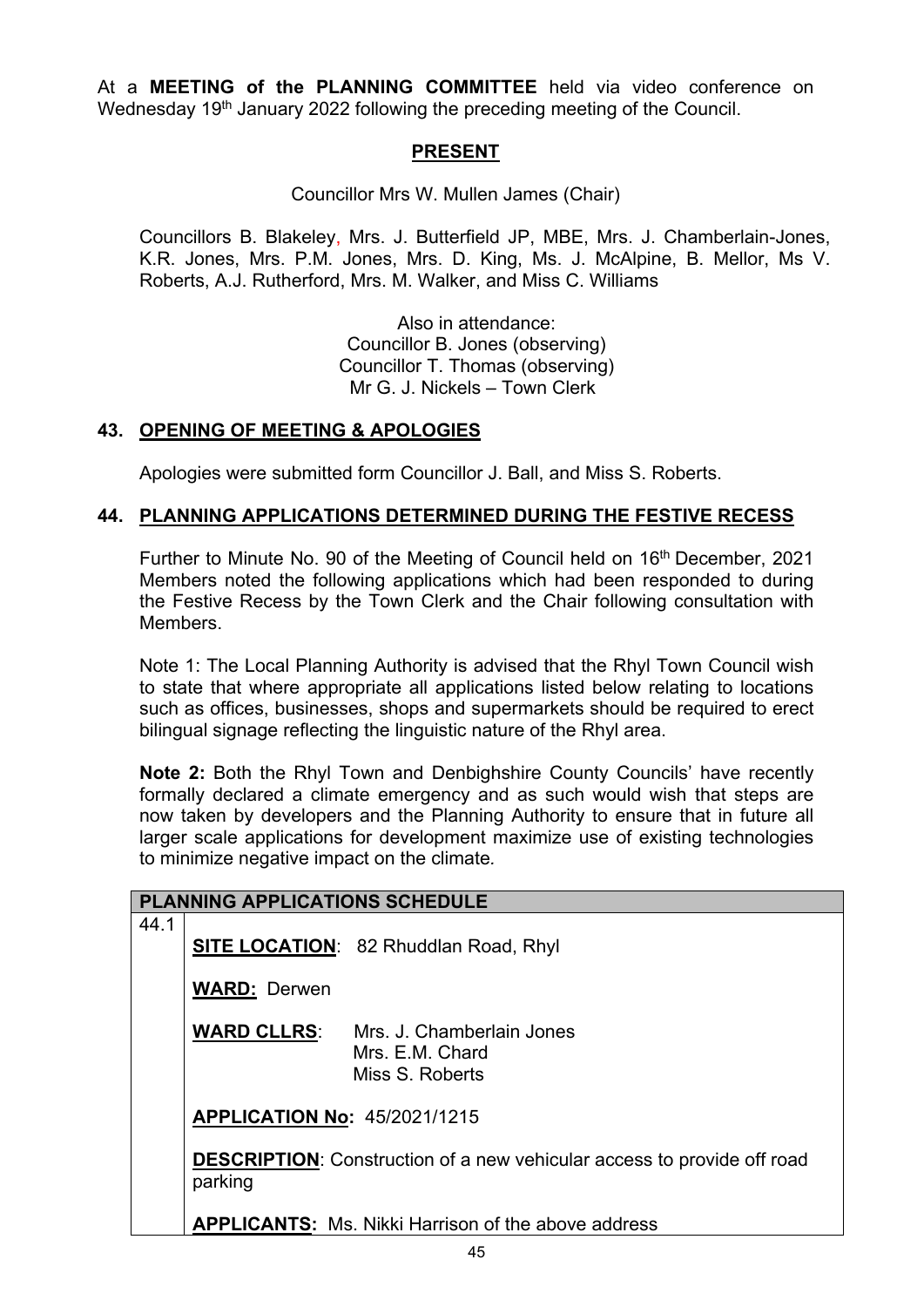|      | <b>DECISION:</b> No Objection                                                                                                          |  |
|------|----------------------------------------------------------------------------------------------------------------------------------------|--|
| 44.2 | <b>SITE LOCATION:</b> Lyons Robin Hood Holiday Camp Rhyl Coast Road, Rhyl                                                              |  |
|      | <b>WARD: Brynhedydd</b>                                                                                                                |  |
|      | <b>WARD CLLRS: B. Mellor</b><br>Mrs. M. Walker                                                                                         |  |
|      | <b>APPLICATION No: 45/2021/1141</b>                                                                                                    |  |
|      | <b>DESCRIPTION:</b> Change of use of 29 no. holiday chalets (Class C1) to staff<br>accommodation units (12 month occupancy - Class C3) |  |
|      | <b>APPLICANTS:</b> Lyons Holiday Parks Limited of the above address.                                                                   |  |
|      | <b>DECISION: Objection</b>                                                                                                             |  |
|      | The application is contrary to Policy PSE 12 of the adopted Local<br>Development Plan                                                  |  |
| 44.3 | <b>RECONSULTATION</b>                                                                                                                  |  |
|      | <b>SITE LOCATION:</b> Land at Former The Crown Bard Ffordd Derwen,, Rhyl                                                               |  |
|      | <b>WARD: Derwen</b>                                                                                                                    |  |
|      | <b>WARD CLLRS:</b> Mrs. J. Chamberlain Jones<br>Mrs. E.M. Chard<br>Miss S. Roberts                                                     |  |
|      | APPLICATION No: 45/2021/1205                                                                                                           |  |
|      | <b>DESCRIPTION:</b> Installation of Totem Pole sign (rotation of sign previously<br>approved by 45/2019/0594/AD)                       |  |
|      | <b>APPLICANTS:</b> McDonald's Restaurants Limited, 11-59 High Road, East<br>Finchley, London                                           |  |
|      | <b>DECISION:</b> No Objection                                                                                                          |  |

# **45. PLANNING APPLICATIONS**

Members gave consideration to the received planning applications as shown below and *RESOLVED as now marked thereon.*

**Note 1:** The Local Planning Authority is advised that the Rhyl Town Council wish to state that where appropriate all applications listed below relating to locations such as offices, businesses, shops and supermarkets should be required to erect bilingual signage of equal prominence, reflecting the linguistic nature of the Rhyl area.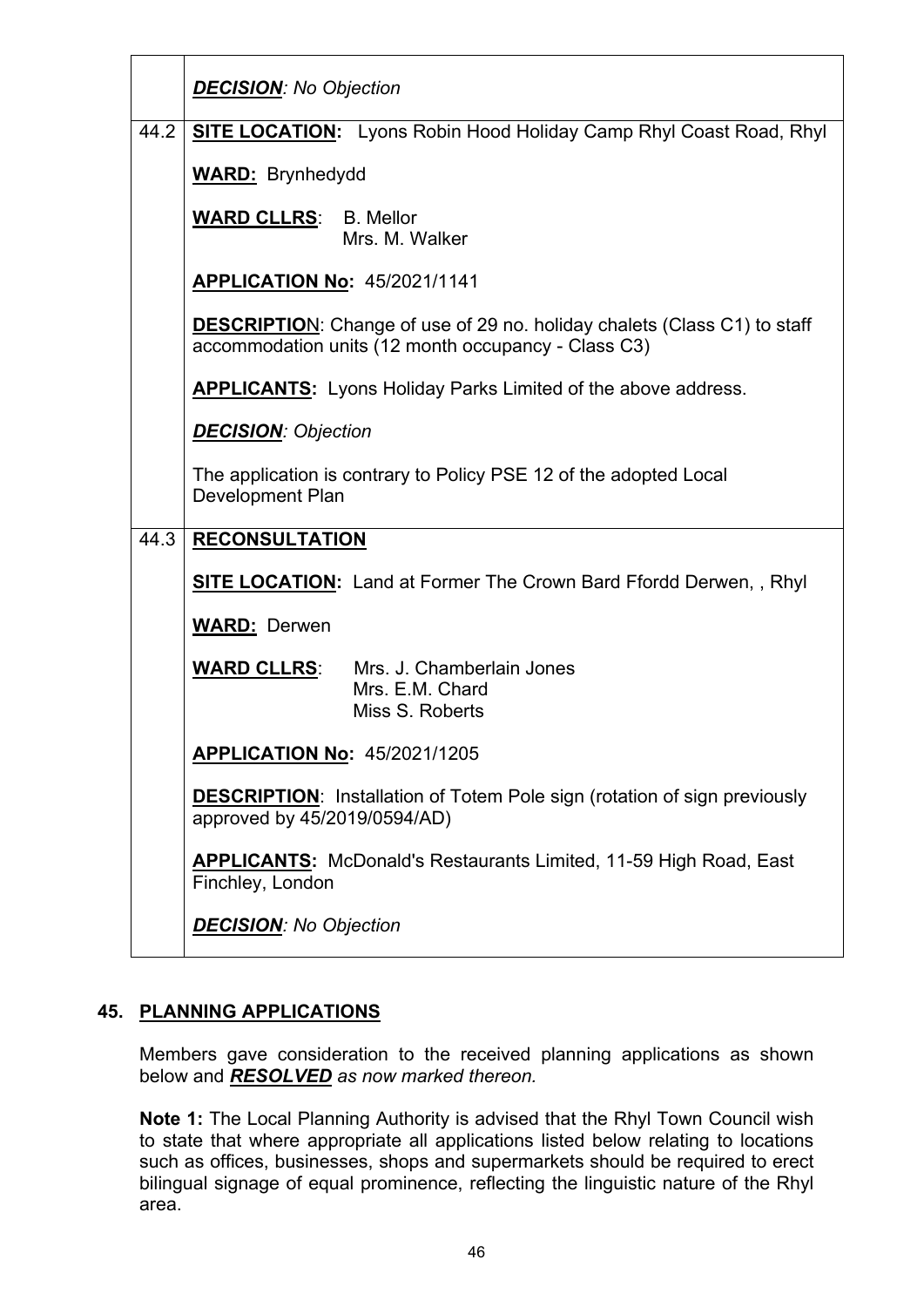**Note 2:** Both the Rhyl Town and Denbighshire County Councils' have recently formally declared a climate emergency and as such would wish that steps are now taken by developers and the Planning Authority to ensure that in future all larger scale applications for development maximize use of existing technologies to minimize negative impact on the climate*.*

|      | PLANNING APPLICATIONS SCHEDULE                                                                                        |  |  |
|------|-----------------------------------------------------------------------------------------------------------------------|--|--|
| 45.1 | <b>SITE LOCATION:</b> Land at Rhyl South East between Bro Deg and Dyserth                                             |  |  |
|      | Road                                                                                                                  |  |  |
|      | <b>WARD:</b> Trelewellyn                                                                                              |  |  |
|      | <b>WARD CLLRS: A.S. Johnson</b>                                                                                       |  |  |
|      | Mrs. W. Mullen-James                                                                                                  |  |  |
|      | Ms. V. Roberts                                                                                                        |  |  |
|      |                                                                                                                       |  |  |
|      | <b>APPLICATION No: 45/2021/1263</b>                                                                                   |  |  |
|      | <b>DESCRIPTION:</b> Display of signage in relation to housing development                                             |  |  |
|      | APPLICANTS: Anwyl Homes, Anwyl House, Clos Dewi Sant, St. Davids<br>Park, Ewloe                                       |  |  |
|      | <b>DECISION:</b> No objection                                                                                         |  |  |
| 45.2 | <b>SITE LOCATION:</b> Lyons Robin Hood Camp, Coast Road, Rhyl                                                         |  |  |
|      | <b>WARD:</b> Brynhedydd                                                                                               |  |  |
|      | <b>WARD CLLRS: B. Mellor</b><br>Mrs. M. Walker                                                                        |  |  |
|      | <b>APPLICATION No: 45/2021/1274</b>                                                                                   |  |  |
|      | <b>DESCRIPTION:</b> Erection of climbing activity tower including compound and<br>associated works                    |  |  |
|      | <b>APPLICANTS:</b> Mr. Joseph Lyons-Mound, Lyons Holiday Parks Limited of<br>the above address                        |  |  |
|      | <b>DECISION:</b> No objection                                                                                         |  |  |
| 45.3 | <b>SITE LOCATION:</b> 8 Bryntirion Avenue, Rhyl                                                                       |  |  |
|      | <b>WARD: Plastirion</b>                                                                                               |  |  |
|      | <b>WARD CLLRS:</b> K.R. Jones<br>T. Thomas                                                                            |  |  |
|      | APPLICATION No: 45/2021/1281                                                                                          |  |  |
|      | <b>DESCRIPTION:</b> Erection of single storey rear extension and extension to<br>detached garage and associated works |  |  |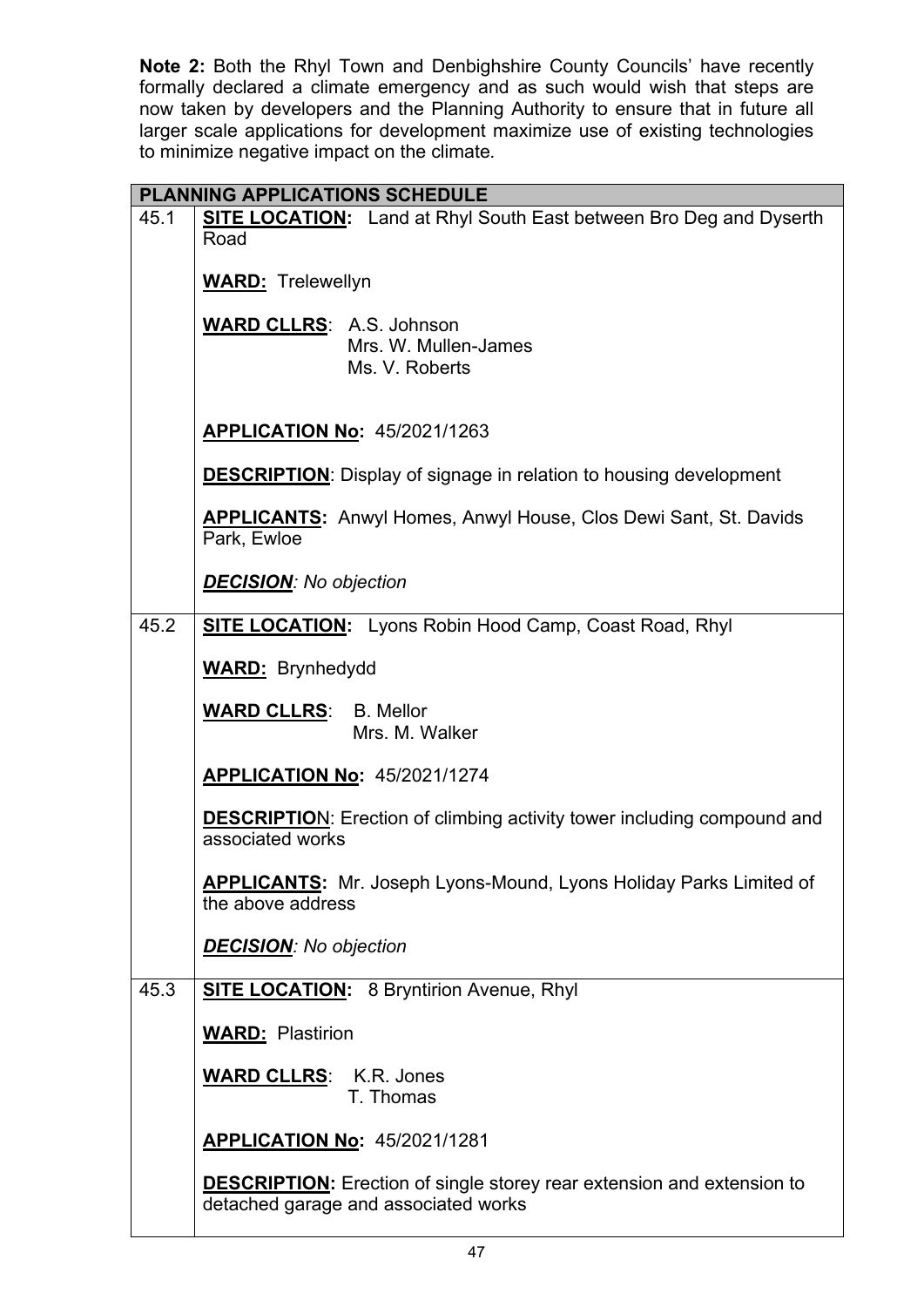|       | <b>APPLICANTS:</b> Mr. & Mrs. John & Cristy Steel of the above address                                                                                                                                                                                                                                     |  |
|-------|------------------------------------------------------------------------------------------------------------------------------------------------------------------------------------------------------------------------------------------------------------------------------------------------------------|--|
|       | <b>DECISION:</b> No objection                                                                                                                                                                                                                                                                              |  |
| 45.4  | SITE LOCATION: 20 - 30 Edward Henry Street, Rhyl                                                                                                                                                                                                                                                           |  |
|       | <b>WARD: Bodfor</b>                                                                                                                                                                                                                                                                                        |  |
|       | <b>WARD CLLRS:</b> Ms J. Hughes<br>Ms J. McAlpine                                                                                                                                                                                                                                                          |  |
|       | <b>APPLICATION No: 45/2021/1158</b>                                                                                                                                                                                                                                                                        |  |
|       | <b>DESCRIPTION:</b> Installation of replacement windows and doors                                                                                                                                                                                                                                          |  |
|       | <b>APPLICANTS:</b> Jones, Clwyd Alyn, St. Asaph Business Park, St. Asaph                                                                                                                                                                                                                                   |  |
|       | <b>DECISION:</b> No objection                                                                                                                                                                                                                                                                              |  |
| 45.5. | <b>SITE LOCATION:</b> 2 Edward Henry Street, Rhyl                                                                                                                                                                                                                                                          |  |
|       | <b>WARD: Bodfor</b>                                                                                                                                                                                                                                                                                        |  |
|       | <b>WARD CLLRS:</b> Ms J. Hughes<br>Ms J. McAlpine                                                                                                                                                                                                                                                          |  |
|       | <b>APPLICATION No: 45/2021/1159</b>                                                                                                                                                                                                                                                                        |  |
|       | <b>DESCRIPTION:</b> Installation of replacement windows and doors                                                                                                                                                                                                                                          |  |
|       | <b>APPLICANTS:</b> Jones, Clwyd Alyn, St. Asaph Business Park, St. Asaph                                                                                                                                                                                                                                   |  |
|       | <b>DECISION:</b> No objection                                                                                                                                                                                                                                                                              |  |
| 45.6. | <b>SITE LOCATION:</b> Kynsel House, Vale Road, Rhyl                                                                                                                                                                                                                                                        |  |
|       | <b>WARD:</b> Pendyffryn                                                                                                                                                                                                                                                                                    |  |
|       | <b>WARD CLLRS:</b> Mrs. D.L. King<br>A.J. Rutherford                                                                                                                                                                                                                                                       |  |
|       | <b>APPLICATION No: 45/2021/0516</b>                                                                                                                                                                                                                                                                        |  |
|       | <b>DESCRIPTION:</b> Change of use of land and ancillary buildings to form<br>residential Traveller site for 6 caravans, with the existing dwelling Kynsal<br>House retained for owners / managers accommodation; including formation<br>of internal pathways and parking, landscaping and associated works |  |
|       | <b>APPLICANTS:</b> Mr. Philip Purcell of the above address                                                                                                                                                                                                                                                 |  |
|       | <b>DECISION: Objection</b>                                                                                                                                                                                                                                                                                 |  |
|       | It is emphasised that this response is about the site and not the site users<br>and these concerns raised would be the same for any change of use that<br>had a similar impact."                                                                                                                           |  |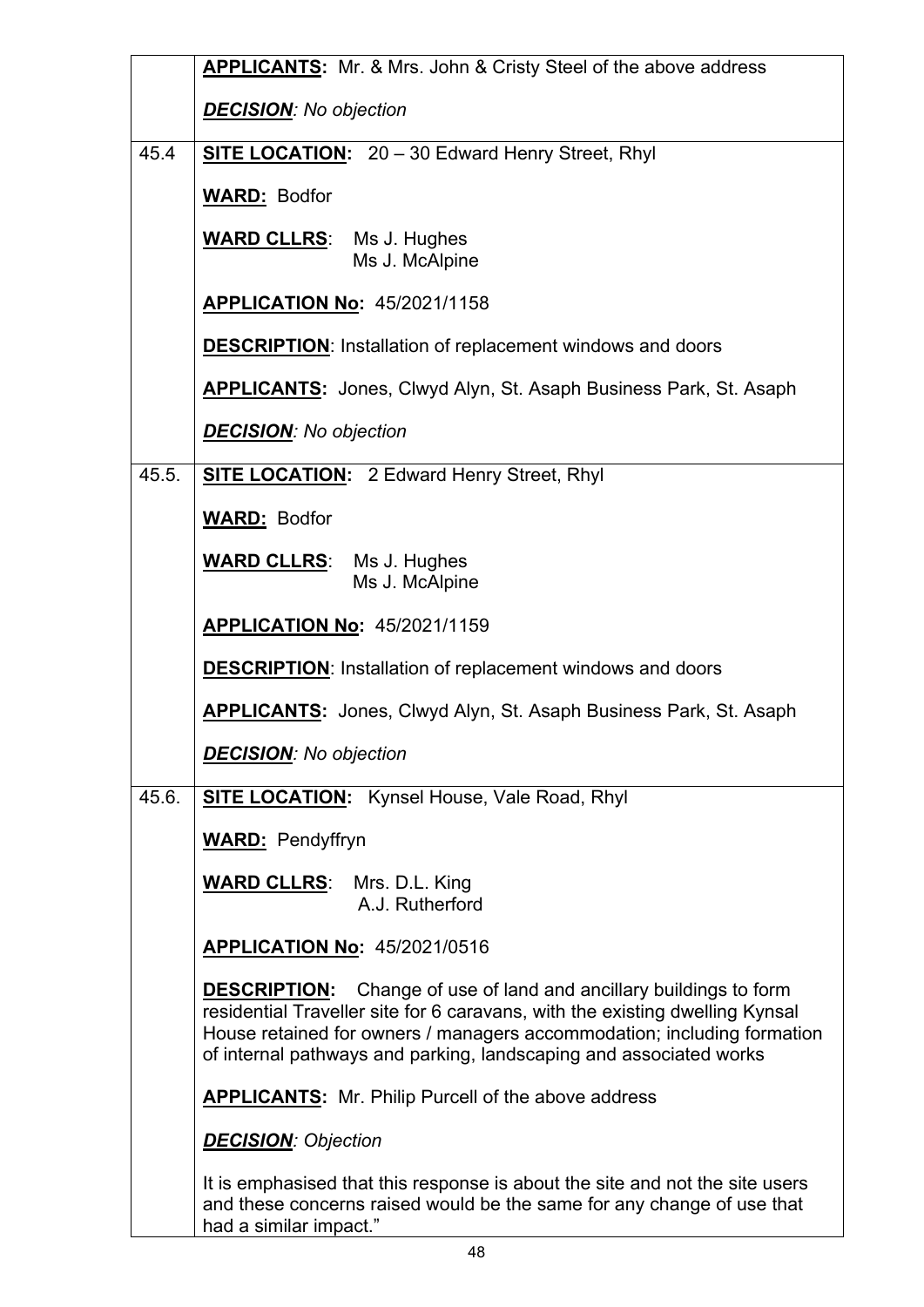The reasons for the objection are as follows –

- This application, in part is retrospective, in that there has been, since 2019, two static caravans have been sited on this land without any permission being sought at that time, so this application reflects this in addition to adding a further four static caravans, if you add in the point that Kynsal House is also occupied then this is clearly over intensification of the site.
- There is also the point that in 2019, all hedges and shrubbery that was in existence was removed by the owner, without any permission, along with the installation of a dropped kerb to gain entrance from Knowsley Avenue, this in part has been rectified by the installation of a fence from Knowsley Avenue, however the dropped kerb remains which would suggest there is an option for the owner to reinstate access via Knowsley Avenue at some point in the future.
- The justification statement for the site states that this application is to create a permanent site for the owners family, however the application and the statement both use the terminology of owner/manager, the latter of which would suggest the nature of some users to be more 'transient' than what is stated in the statement, It accept that this is a perception of wording but the Council feel that clarity is required, - does a site for family and extended family require a site manager?
- It is clear from the plan that the spacing between caravans is not sufficient, a point that has been confirmed by the Fire and Rescue Service, who state in their response that they have noted that the proposed layout does not conform with the model 2008 standards (2008) for caravan sites in Wales or the Welsh Governments document (Designing Gypsy and Traveller Sites).
- Furthermore 3.26 of the document references that 'if a site has a culde-sac layout there should be adequate turning space to accommodate large vehicles such as fire engines, ambulances, refuse lorries and large vehicles, whilst the plan reflects a turning area, this does not appear to be suitable.
- Given the location of the site and the over intensification as mentioned earlier, this site is not suitable for the number of caravans being proposed, access in and out of the site (from Vale Road) is, in the view of the Council, dangerous for the increase in usage.
- Since this development was created in 2019, there has been no attempt to engage with the immediate community located next to the site, any attempts by residents to address concerns around removal of tree/shrubs, changes to the boundary and creating access from Knowsley Avenue has been ignored or challenged.
- Section 1.9 of the Designing Gypsy and Traveller Sites Guidance states 'Local Authorities having regard to the Sites Guides will help to ensure that Gypsy and Traveller sites in Wales: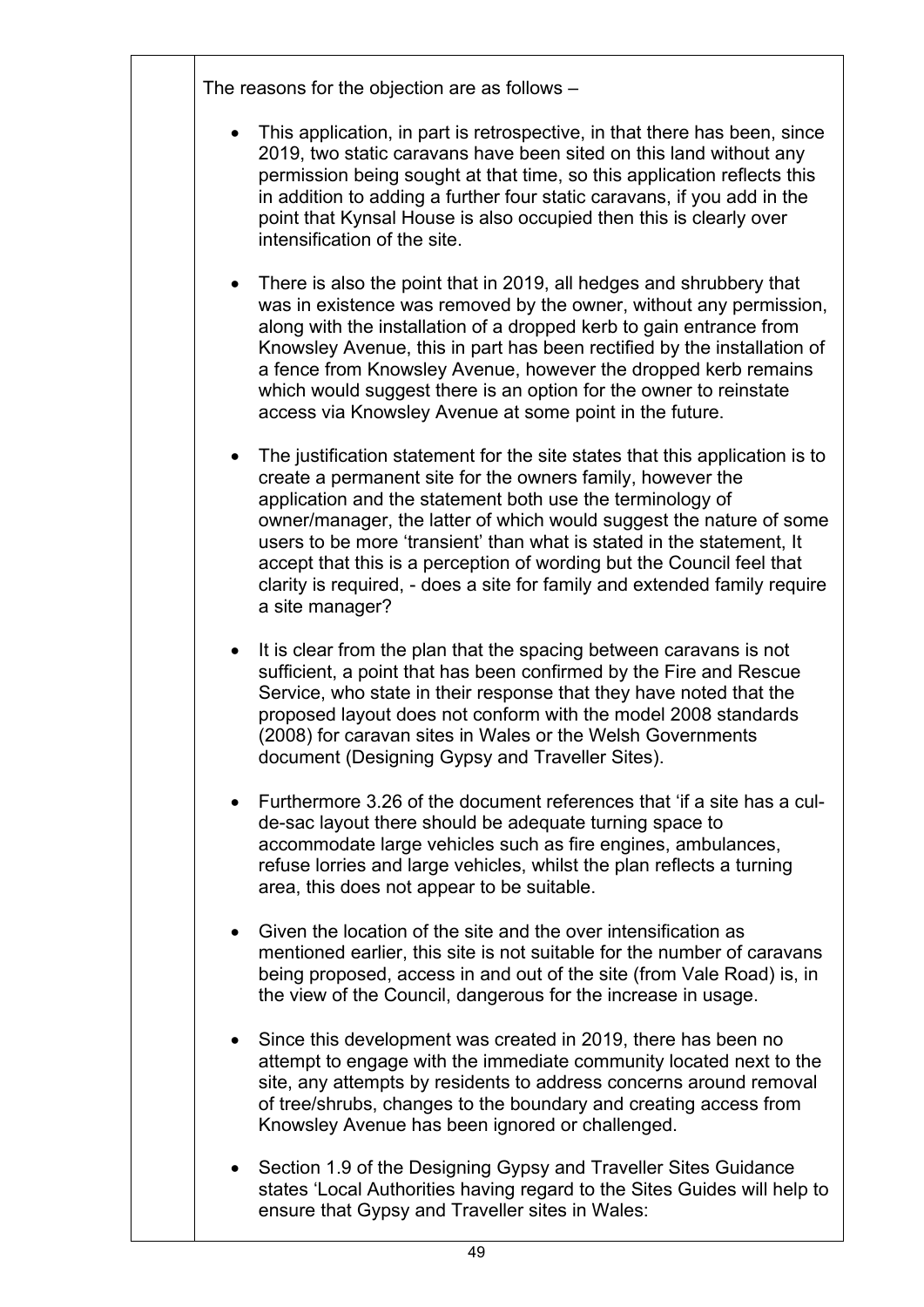|       | 1) are sustainable, well managed and maintenance is planned and                                                                                                                                                                                                                                                                                                                                                |  |
|-------|----------------------------------------------------------------------------------------------------------------------------------------------------------------------------------------------------------------------------------------------------------------------------------------------------------------------------------------------------------------------------------------------------------------|--|
|       | not always reactive;<br>2) are equivalent to the relevant parts of standards which would be<br>expected on other types of mobile home sites and social housing;<br>and,                                                                                                                                                                                                                                        |  |
|       | 3) create the necessary conditions to encourage and develop good<br>relations between Gypsies and Travellers and the settled<br>community, and between site residents and owners / managers.                                                                                                                                                                                                                   |  |
|       | Residents have experienced anti-social behaviour and have been<br>$\bullet$<br>impacted by noise and light pollution that arises from the 'ill placed'<br>siting of security lighting, the removal of hedges etc which has<br>increased the impact of this.                                                                                                                                                    |  |
|       | Given the size (and location) of the site, the size of caravans<br>proposed and including car parking and other buildings and the<br>numbers of residents proposed then all of this could have an adverse<br>impact on the health and wellbeing of the occupants, this would be<br>the same considerations that would be expected to be considered<br>should an applicant wish to develop housing on the plot. |  |
| 45.7. | <b>SITE LOCATION:</b> Ysgol Tir Morfa, Ffordd Derwen, Rhyl                                                                                                                                                                                                                                                                                                                                                     |  |
|       | <b>WARD: Derwen</b>                                                                                                                                                                                                                                                                                                                                                                                            |  |
|       | <b>WARD CLLRS:</b><br>Mrs. J. Chamberlain Jones                                                                                                                                                                                                                                                                                                                                                                |  |
|       | Mrs. E.M. Chard<br>Miss S. Roberts                                                                                                                                                                                                                                                                                                                                                                             |  |
|       |                                                                                                                                                                                                                                                                                                                                                                                                                |  |
|       | <b>APPLICATION No: 45/2021/1288</b>                                                                                                                                                                                                                                                                                                                                                                            |  |
|       | <b>DESCRIPTION:</b> Construction of a multi-use exercise track, trim trail and<br>external gym equipment                                                                                                                                                                                                                                                                                                       |  |
|       | <b>APPLICANTS: Denbighshire County Council</b>                                                                                                                                                                                                                                                                                                                                                                 |  |
|       | <b>DECISION:</b> No objection                                                                                                                                                                                                                                                                                                                                                                                  |  |
| 45.8. | <b>SITE LOCATION:</b> The Coastal Frontage at Rhyl Golf Club, Rhyl Coast<br>Road, Rhyl, Denbighshire                                                                                                                                                                                                                                                                                                           |  |
|       | <b>WARD:</b> Brynhedydd                                                                                                                                                                                                                                                                                                                                                                                        |  |
|       | <b>WARD CLLRS: B. Mellor</b><br>Mrs. M. Walker                                                                                                                                                                                                                                                                                                                                                                 |  |
|       | <b>APPLICATION No: 45/2021/1248</b>                                                                                                                                                                                                                                                                                                                                                                            |  |
|       | <b>DESCRIPTION:</b> Development of 5 Ha of land to form Coastal Defence<br>scheme comprising of the formation of flood embankments, ramps, outfall<br>structures and rock armour including landscaping, habitat enhancements,<br>works to existing culverts and associated works                                                                                                                               |  |
|       | <b>APPLICANTS:</b> Mr. Wayne Hope, Denbighshire County Council                                                                                                                                                                                                                                                                                                                                                 |  |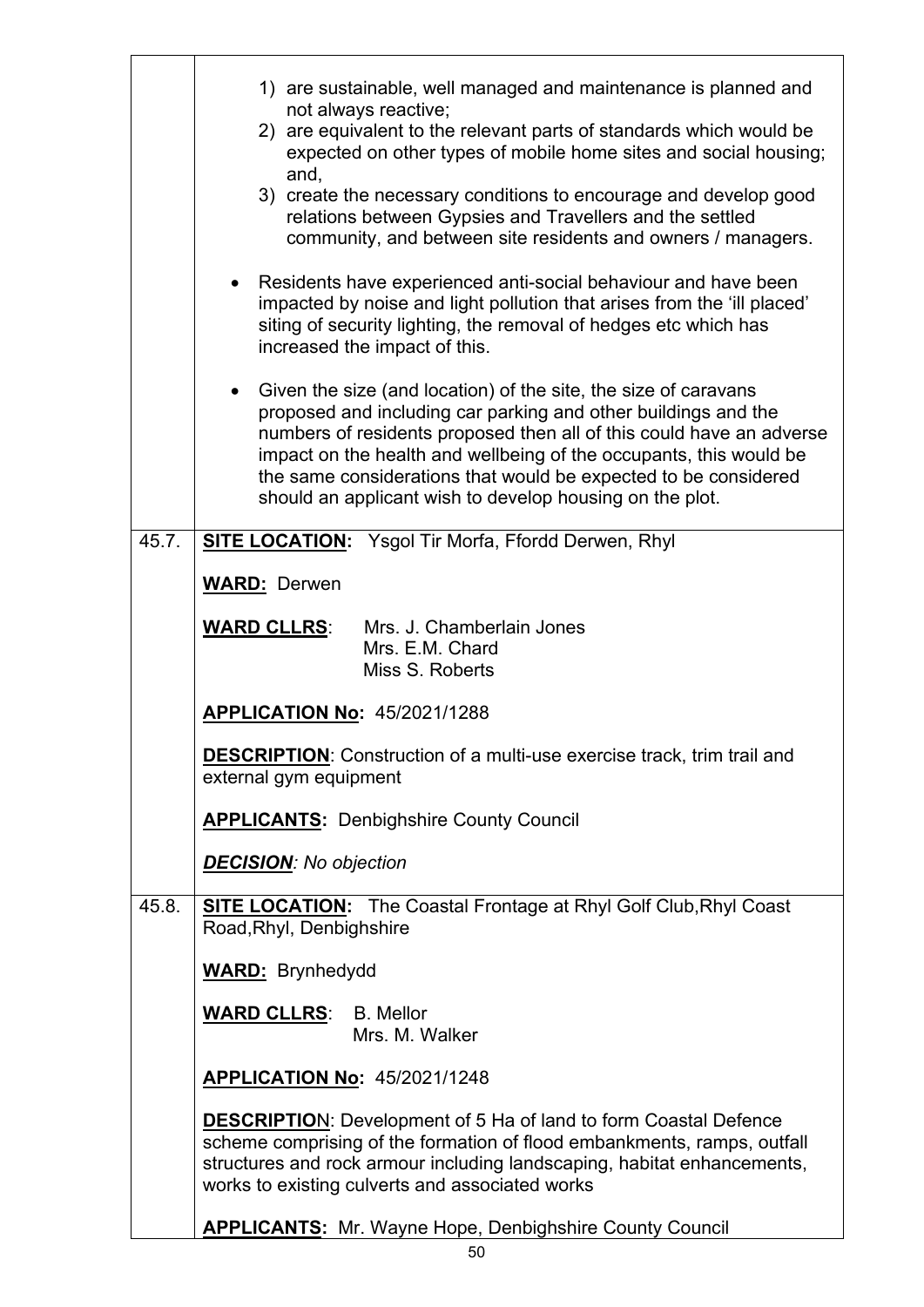|       | <b>DECISION:</b> No objection                                                                                                                                                                                  |  |
|-------|----------------------------------------------------------------------------------------------------------------------------------------------------------------------------------------------------------------|--|
| 45.9  | <b>RECONSULTATION</b>                                                                                                                                                                                          |  |
|       | <b>SITE LOCATION:</b> 3 Lon Taylor, Rhyl                                                                                                                                                                       |  |
|       | <b>WARD:</b> Trelewellyn                                                                                                                                                                                       |  |
|       | <b>WARD CLLRS:</b> A.S. Johnson<br>Mrs. W. Mullen-James<br>Ms. V. Roberts                                                                                                                                      |  |
|       | <b>APPLICATION No: 45/2021/0740</b>                                                                                                                                                                            |  |
|       | <b>DESCRIPTION:</b> Retrospective application for the change of use of dwelling<br>(Use Class C3) to form a house of multiple occpancy (Use Class C4) for 4<br>people                                          |  |
|       | <b>APPLICANTS:</b> Mr. T. Kelly of Cartrefi Conwy, Morfa Gele, North Wales<br><b>Business Park, Abergele</b>                                                                                                   |  |
|       | <b>DECISION: Objection</b>                                                                                                                                                                                     |  |
|       | The Council note the additional representations made by the developer in<br>respect of this application but do not consider that they are sufficient to alter<br>the Town Council's previous strong objections |  |
|       | <b>RECONSULTATION</b>                                                                                                                                                                                          |  |
| 45.10 |                                                                                                                                                                                                                |  |
|       | <b>SITE LOCATION:</b> 1 Lon Taylor, Rhyl                                                                                                                                                                       |  |
|       | <b>WARD: Trelewellyn</b>                                                                                                                                                                                       |  |
|       | <b>WARD CLLRS:</b> A.S. Johnson<br>Mrs. W. Mullen-James<br>Ms. V. Roberts                                                                                                                                      |  |
|       | <b>APPLICATION No: 45/2021/0739</b>                                                                                                                                                                            |  |
|       | <b>DESCRIPTION:</b> Retrospective application for the change of use of dwelling<br>(Use Class C3) to form a house of multiple occpancy (Use Class C4) for 4<br>people                                          |  |
|       | <b>APPLICANTS:</b> Mr. T. Kelly of Cartrefi Conwy, Morfa Gele, North Wales<br><b>Business Park, Abergele</b>                                                                                                   |  |
|       | <b>DECISION: Objection</b>                                                                                                                                                                                     |  |
|       | The Council note the additional representations made by the developer in<br>respect of this application but do not consider that they are sufficient to alter<br>the Town Council's previous strong objections |  |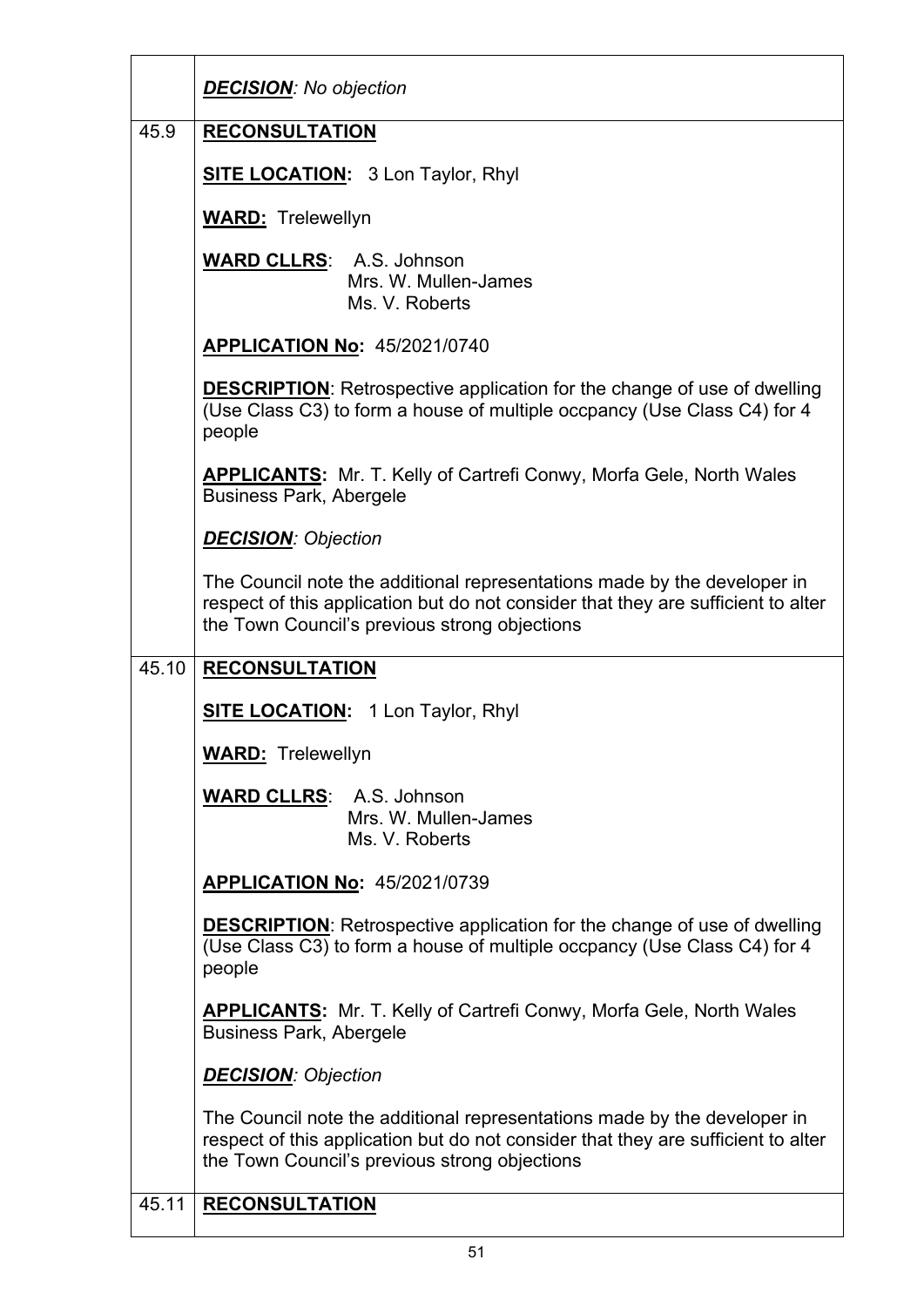|       | <b>SITE LOCATION: 7 Llys Walsh, Rhyl</b>                                                                                                                                                                       |  |
|-------|----------------------------------------------------------------------------------------------------------------------------------------------------------------------------------------------------------------|--|
|       | <b>WARD:</b> Trelewellyn                                                                                                                                                                                       |  |
|       | <b>WARD CLLRS: A.S. Johnson</b><br>Mrs. W. Mullen-James<br>Ms. V. Roberts                                                                                                                                      |  |
|       | <b>APPLICATION No: 45/2021/0738</b>                                                                                                                                                                            |  |
|       | <b>DESCRIPTION:</b> Retrospective application for the change of use of dwelling<br>(Use Class C3) to form a house of multiple occpancy (Use Class C4) for 4<br>people                                          |  |
|       | <b>APPLICANTS:</b> Mr. T. Kelly of Cartrefi Conwy, Morfa Gele, North Wales<br><b>Business Park, Abergele</b>                                                                                                   |  |
|       | <b>DECISION: Objection</b>                                                                                                                                                                                     |  |
|       | The Council note the additional representations made by the developer in<br>respect of this application but do not consider that they are sufficient to alter<br>the Town Council's previous strong objections |  |
| 45.12 | <b>SITE LOCATION: 14 High Street, Rhyl</b>                                                                                                                                                                     |  |
|       | <b>WARD: Bodfor</b>                                                                                                                                                                                            |  |
|       | <b>WARD CLLRS:</b> Ms J. Hughes<br>Ms J. McAlpine                                                                                                                                                              |  |
|       | <b>APPLICATION No: 45/2021/1261</b>                                                                                                                                                                            |  |
|       | <b>DESCRIPTION:</b> Display of internally illuminated signage                                                                                                                                                  |  |
|       | <b>APPLICANTS:</b> Mr. Peter Homes, Rhyl SUBS Limited of the above address.<br>Asaph                                                                                                                           |  |
|       | <b>DECISION:</b> No objection                                                                                                                                                                                  |  |
| 45.13 | <b>SITE LOCATION: 27 Seabank Road, Rhyl</b>                                                                                                                                                                    |  |
|       | <b>WARD:</b> Foryd                                                                                                                                                                                             |  |
|       | <b>WARD CLLRS:</b> Mrs. J. Butterfield<br>A.R. James                                                                                                                                                           |  |
|       | <b>APPLICATION No: 45/2021/1241</b>                                                                                                                                                                            |  |
|       | <b>DESCRIPTION:</b> Crown reduction and formative prune of 1 x Fiscus tree<br>within Rhyl Seabank Conservation Area                                                                                            |  |
|       | <b>APPLICANTS:</b> Mr. Craig Stockton of Sherratt Landscaping Contractors,<br>Pinfold Lane, Mold.                                                                                                              |  |